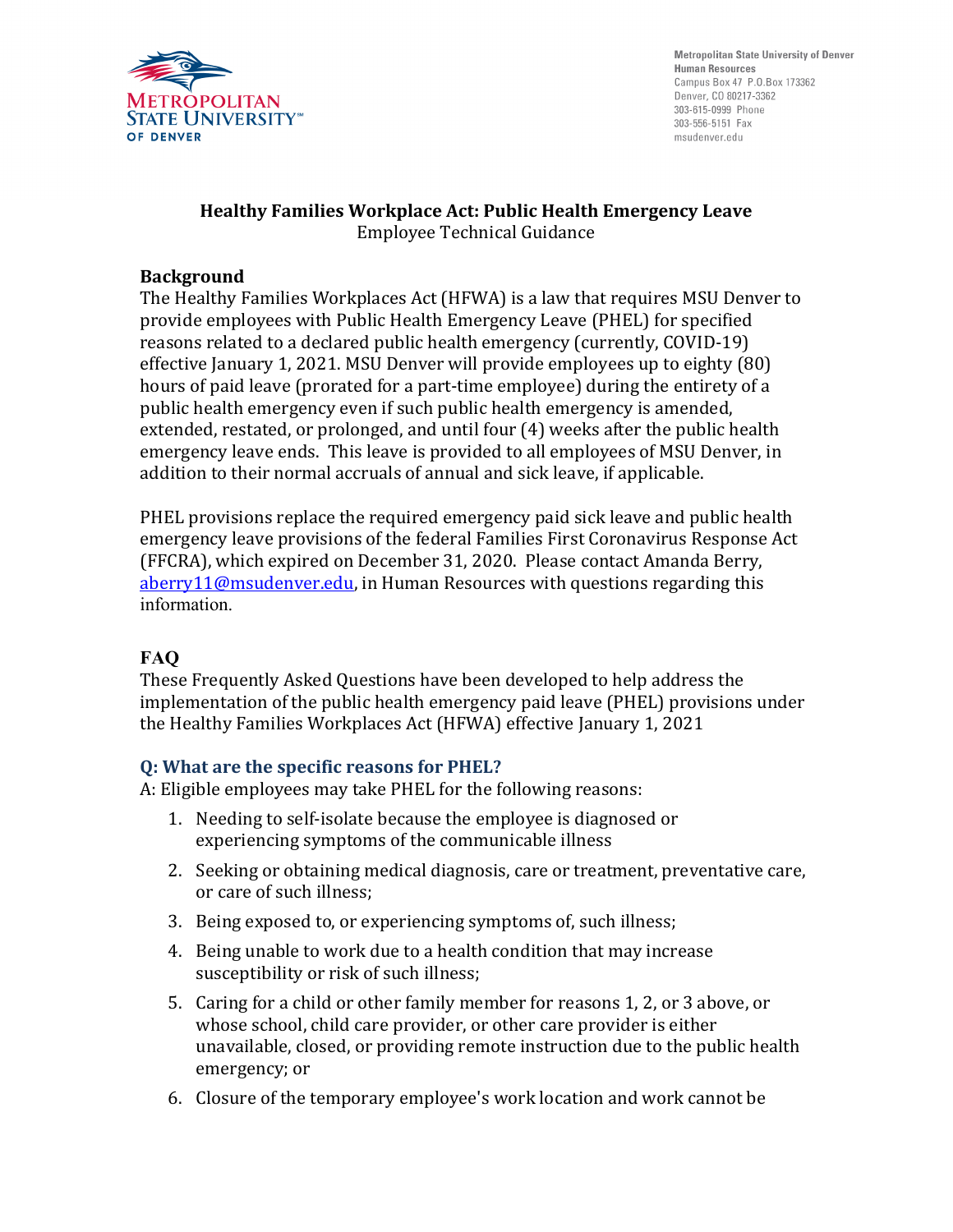performed remotely.

## **Q: Which employees are eligible for PHEL?**

A: Regardless of tenure, all MSU Denver employees are eligible including full-time and part-time employees, classified staff, student employees and temporary employees who are on MSU Denver's payroll.

### **Q: Can an employee take 80 hours of PHEL for self-quarantine and then another amount of PHEL for another reason provided under the Act?**

A: Employees are limited to eighty (80) hours for a full-time employee (prorated for a part-time employee) of PHEL for any combination of the qualifying reasons. The total number of hours for which an employee receives PHEL is capped at eighty (80) hours during the entirety of a public health emergency even if such public health emergency is amended, extended, restated, or prolonged. Employees should work with their supervisor and human resources office if they have additional needs for leave.

# **Q: Are employees who exhausted FFCRA related leave eligible for PHEL?**

A: PHEL is a new leave entitlement of 80 hours (prorated for part-time) to use for COVID-19 and not a continuation of the FFCRA related leave provisions. Employees who have used FFCRA related leave are eligible for PHEL effective January 1, 2021.

# **Q: If an employee is home with a child because his or her school or place of care is closed, or the child care provider is unavailable, does the employee get PHEL?**

A: If an employee is unable to work remotely, they may take PHEL to care for the child whose school or place of care is closed, or their child care provider is unavailable, due to COVID-19 related reasons.

PHEL provides for eighty (80) hours of paid leave, prorated for part-time employees. Employees may use PHEL intermittently, up to eighty (80) hours, if they are able to work remotely with an adjusted schedule. Employees are encouraged to work with their supervisors to see how flexible scheduling may allow them to use or not use PHEL intermittently and continue to work remotely.

# **Q: Can MSU Denver deny PHEL if an employee who was given administrative leave and/or FFCRA related leave for a reason identified prior to the Act going into effect?**

A: HFWA imposes a new leave requirement, PHEL, that MSU Denver must provide to employees beginning January 1, 2021, so we cannot deny the use of PHEL for eligible reasons. FFCRA expired on December 31, 2020 and should not be utilized.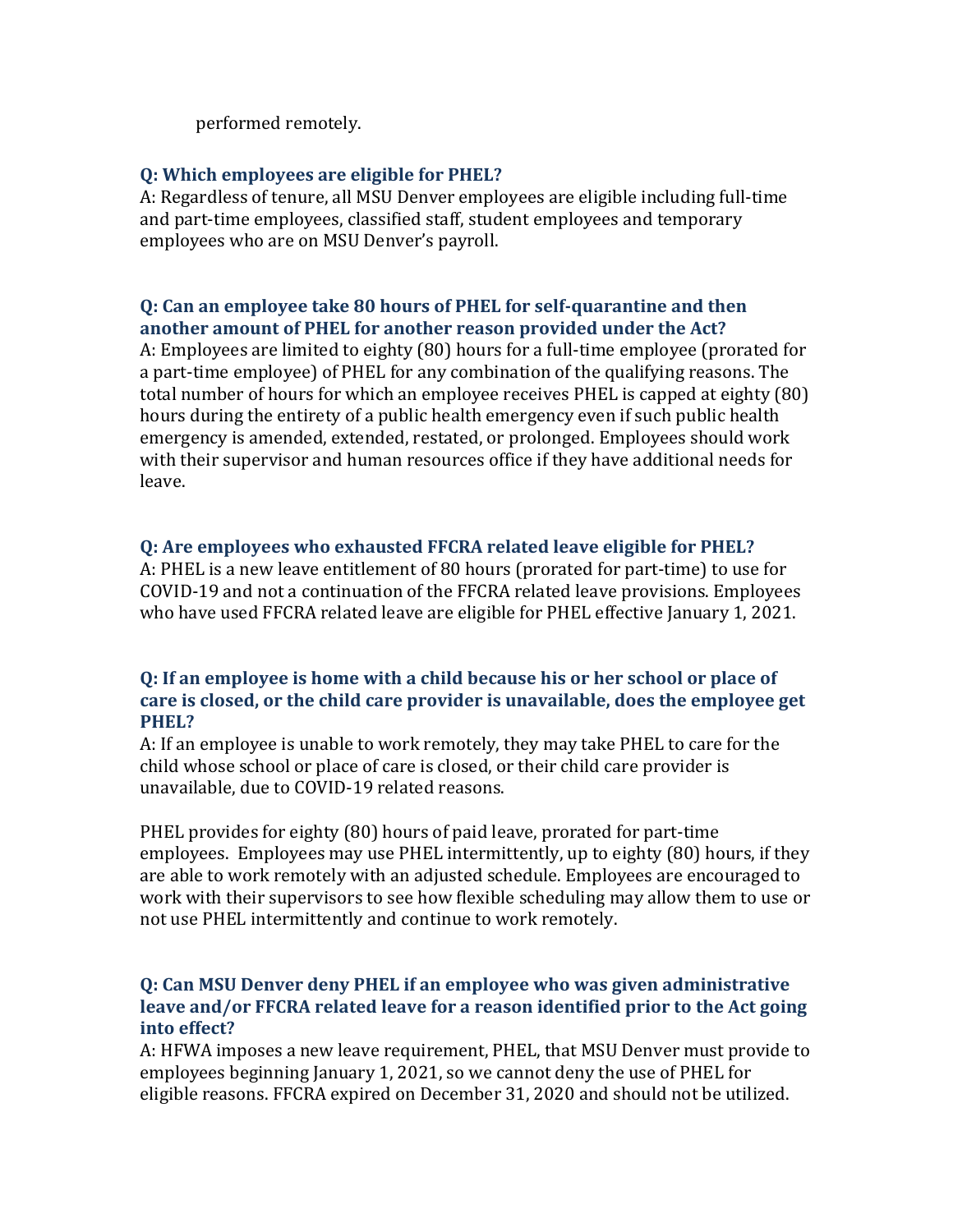### **Q: Does an employee qualify for leave for a COVID-19 related reason even if they have already used some or all of their leave under the [Family and Medical](https://dhr.colorado.gov/state-employees/time-off-leave/family-medical-leave-act-fmla)  [Leave Act \(FMLA\)?](https://dhr.colorado.gov/state-employees/time-off-leave/family-medical-leave-act-fmla)**

A: If an employee is an eligible employee, they are entitled to PHEL regardless of how much leave they have taken under the FMLA.

#### **Q: What documents do employees need to provide to their agency for PHEL?**

A: Documentation is not required for PHEL. However, employees shall notify Human Resources and their supervisor of their need for leave as soon as practicable if (1) the need for leave is foreseeable and (2) the employer's place of business is not closed. Please contact Amanda Berry in Human Resources.

### **Q: What does it mean to be unable to work, including working remotely for COVID-19 related reasons?**

A: Employees are unable to work if MSU Denver has work for an employee and one of the COVID-19 qualifying reasons prevents an employee from being able to perform that work.

If an employee and their supervisor agree that they will work their normal number of hours, but outside of the normally scheduled hours (for instance early in the morning or late at night), then the employee is able to work and leave is not necessary unless a COVID-19 qualifying reason prevents them from working that schedule.

### **Q: Can an employee take PHEL intermittently while working remotely?**

A: Yes, if the employee is unable to work remotely within normal schedule of hours due to one of the qualifying reasons. In that situation, the employee, Human Resources, and the supervisor may agree that PHEL can be taken intermittently while working remotely.

Similarly, if an employee is prevented from working remotely within normal schedule of hours because they need to care for a child whose school or place of care is closed, or child care provider is unavailable, because of COVID-19 related reasons, the employee, Human Resources, and the supervisor may agree that PHEL can be taken intermittently while working remotely.

Intermittent leave can be taken in any increment. For example, if a 90-minute increment is agreed upon, the employee could work remotely from 1:00 PM to 2:30 PM, take leave from 2:30 PM to 4:00 PM, and then return to remote work.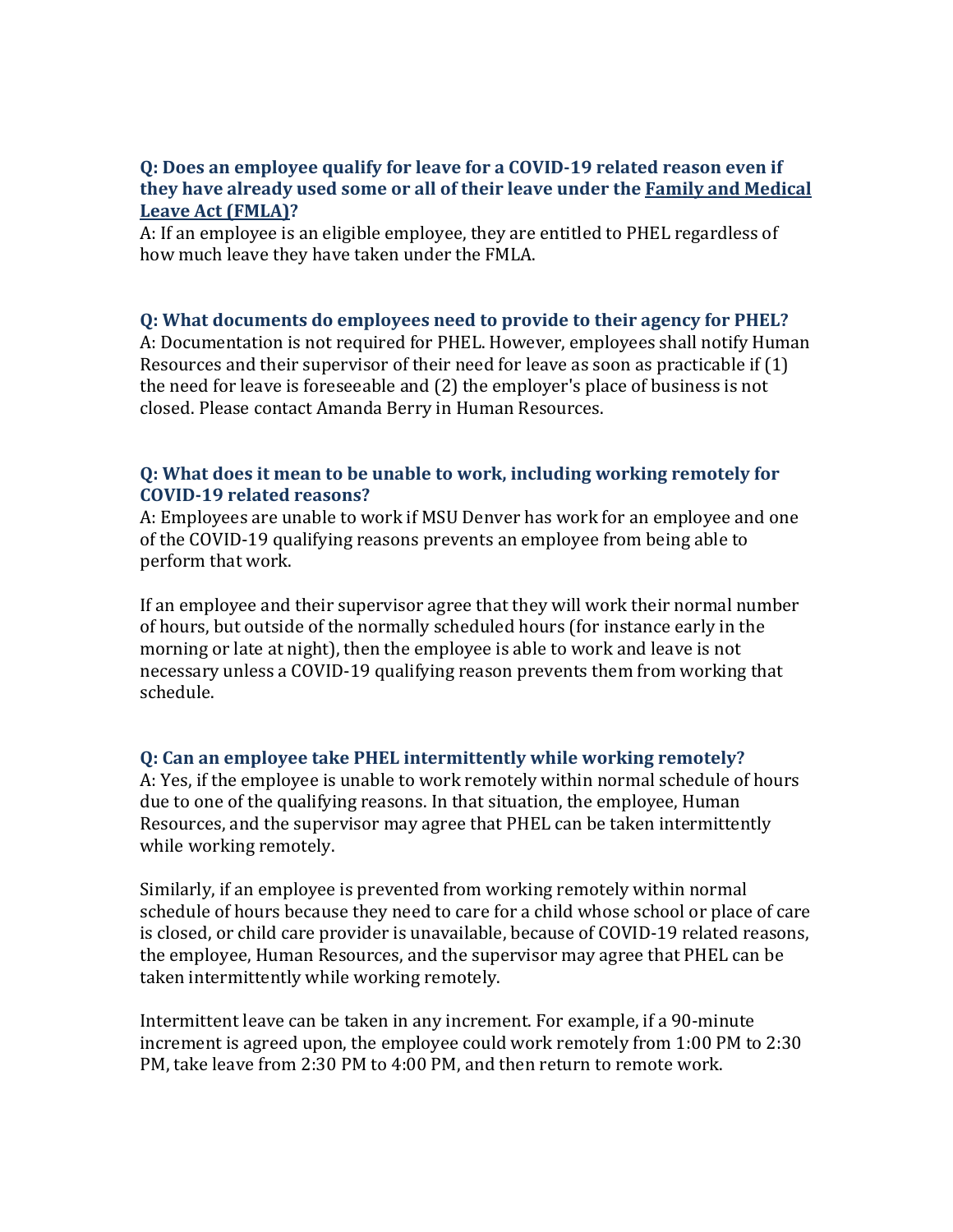Supervisors and employees are highly encouraged to collaborate to achieve flexibility and meet mutual needs including voluntary arrangements that combine remote work and/or intermittent leave.

**Q: Can an employee take PHEL intermittently while a child's school or place of care is closed, or the child care provider is unavailable, due to COVID-19 related reasons, if they are unable to work remotely and must report to work?** A: Yes, but only with Human Resources and the supervisor's permission. Intermittent PHEL is permitted only when an employee, Human Resources, and their supervisor agree upon such a schedule.

For example, if agreed upon, an employee may take PHEL on Mondays, Wednesdays, and Fridays, but work Tuesdays and Thursdays.

Supervisor and employees should collaborate to achieve flexibility. Therefore, if supervisors, Human Resources and employees agree to intermittent leave on a dayby-day basis, such voluntary arrangements are encouraged.

#### **Q: Do high-risk individuals qualify for the PHEL?**

A: Yes, under the [State of Colorado Public Health Order,](https://sjbpublichealth.org/wp-content/uploads/2020/03/Public_Health_Order_20-20_3-25-20.pdf) individuals who are deemed high-risk by [CDPHE](https://covid19.colorado.gov/resources-for-older-adults-and-their-families) are urged to remain home, and thus would be covered under HFWA. An employee shall notify their supervisor and Human Resources of their need for leave as soon as practicable if (1) the need for leave is foreseeable and (2) the employer's place of business is not closed.

#### **Q: What is the age that is considered high risk?**

A: [CDC guidelines](https://www.cdc.gov/coronavirus/2019-ncov/need-extra-precautions/index.html) on high-risk individuals indicates anyone above age 65 is potentially at higher risk for infection.

#### **Q: After 80 hours of PHEL, if the employee is still sick, do they use their own sick leave if FMLA is not applicable?**

A: If the employee's illness is related to COVID-19, they may be granted up to 80 hours of PFML if the employee meets the eligibility and qualifying event requirements. If their illness continues and/or would be considered a serious health condition under FMLA or ADA, they should work through that process with Amanda Berry in Human Resources.

### **Q: When is an employee eligible for PHEL to care for someone who is subject to a quarantine or isolation order?**

A: Employees may take PHEL to care for a family member who is, as a result of being subject to a quarantine or isolation order, unable to care for themselves and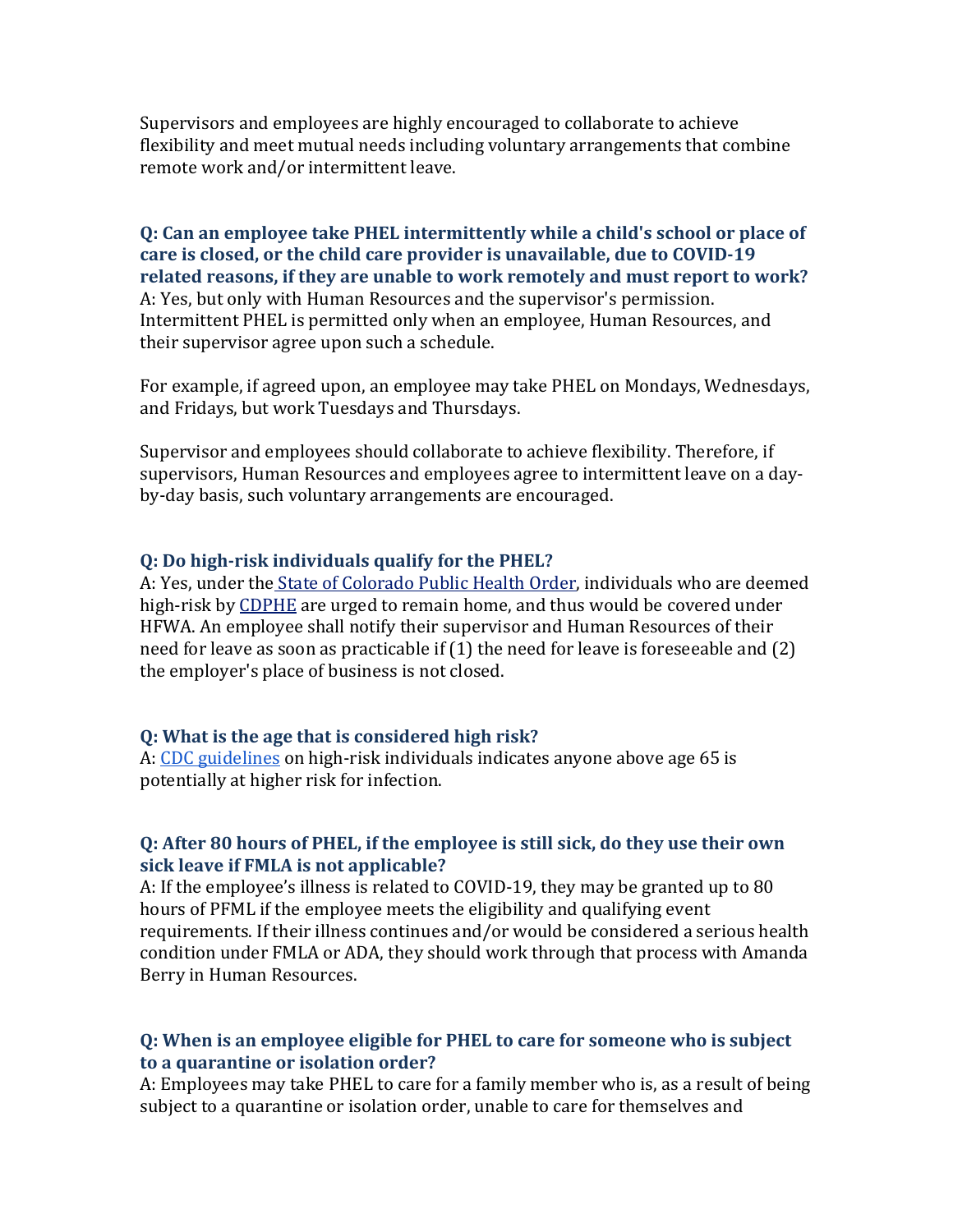depends on the employee for care and if providing care prevents the employee from working either in person or remotely.

Furthermore, employees may only take PHEL to care for a family member who genuinely needs care. Qualifying "family" members are immediate family (related by blood, adoption, marriage, or civil union), a child to whom the employee stands in loco parentis or a person who stood in loco parentis to the employee when the employee was a minor or anyone else for whom the employee is responsible for providing or arranging health- or safety-related care.

## **Q: When is an employee eligible for PHEL to care for someone who is selfquarantining?**

A: Employees may take PEHL to care for a self-quarantining individual who is an immediate family member or someone who regularly resides in their home if a health care provider has advised that individual to stay home or otherwise quarantine because they may have COVID-19 or is particularly vulnerable to COVID-19 and provision of care to that individual prevents them from working (or working remotely).

**Q: If an employee is assisting in taking care of a grandchild due to a school or daycare closure during COVID-19, what leave would they be able to take?** A: Employees may use any accrued leave (annual or sick leave) to help out with childcare.

#### **Q: If a child's school is operating on a hybrid attendance schedule (e.g. alternate day in person with remote learning), can an employee take PHEL?**

A: Yes, an employee may take PHEL on days when a child is not permitted to attend school in person and must instead engage in remote learning. For purposes of the HFWA, the school is effectively "closed" to a child on days that they cannot attend in person. An employee may take PHEL on each remote-learning day if their child requires care on those days and they are unable to work remotely.

### **Q: If a school gave a choice between having students attend in person or participate in a remote learning program and an employee chose the remote learning option due to concerns about COVID-19, can the employee take PHEL?**

A: No, even if an employee chooses to keep a child at home, PHEL is not available to take care of a child whose school is open for in-person attendance. For the purposes of the PHEL, employees are not eligible to take paid leave because the child's school is not "closed." However, if a child is under a quarantine order or has been advised by a healthcare provider to self-isolate or self-quarantine due to COVID-19, employees may be eligible to take PHEL to care for the child.